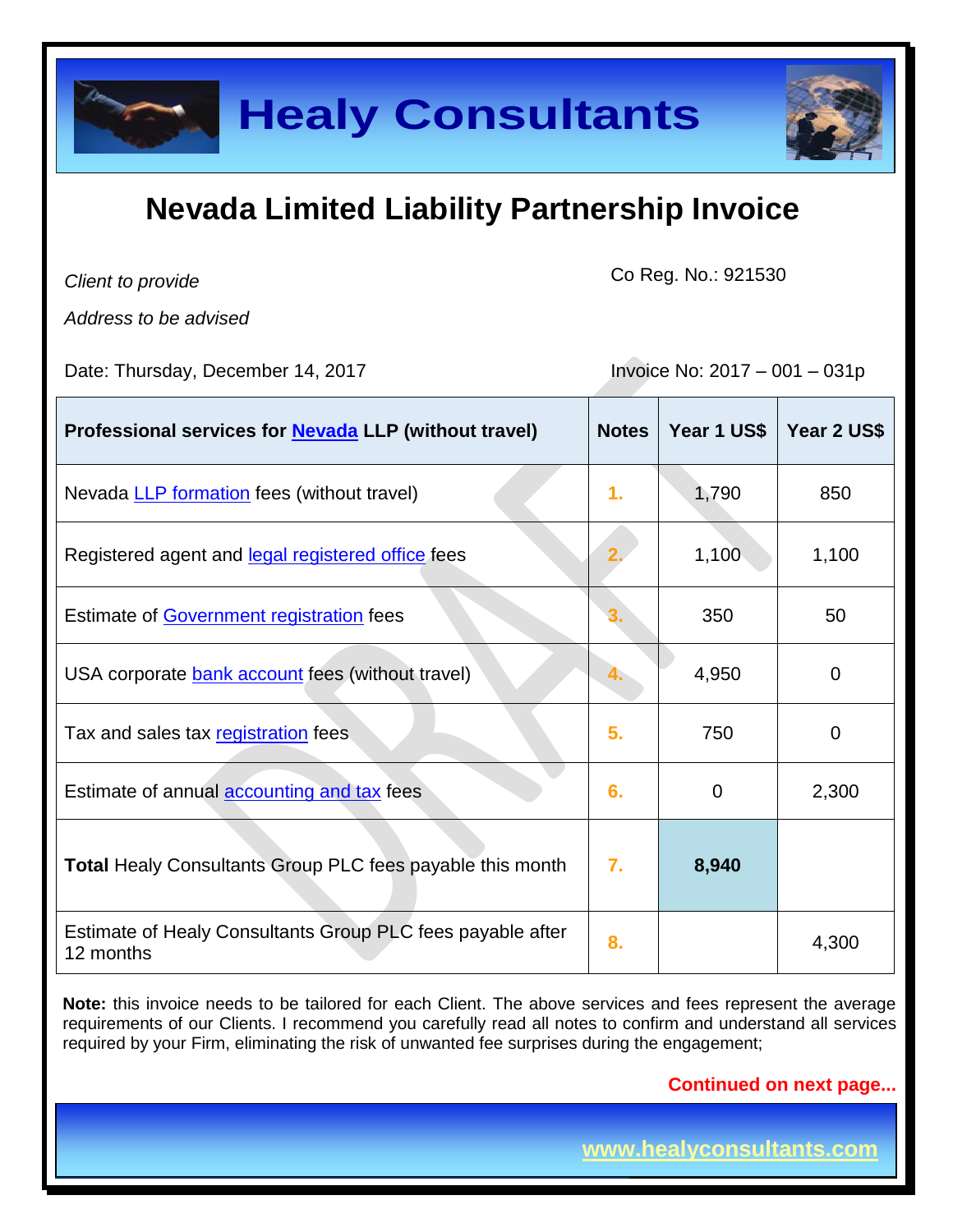

#### *Notes to invoice above*

**1.** Healy Consultants Group PLC fees to efficiently and effectively complete Nevada LLP registration within 2 [weeks \(click link\)](http://www.healyconsultants.com/nevada-company-registration/fees-timelines/#timelines) by i) choosing the optimum regulatory license for our Client's business activities **ii)** reserving a limited liability partnership name at the [Nevada Secretary of State](https://nvsos.gov/index.aspx?page=428) website; **iii)** settling our accountant and lawyer fees and **iv)** preparing a high quality limited liability partnership registration application for submission to the Secretary of State;

All [engagement fees](http://www.healyconsultants.com/company-registration-fees/) (click link) are agreed and paid up front and agree to the fees published on our country web pages. Consequently, there are no hidden fees, surprises or ambushes throughout the engagement. All engagement deadlines are agreed up front in the form of a [detailed project](http://www.healyconsultants.com/index-important-links/example-project-plan/)  [plan,](http://www.healyconsultants.com/index-important-links/example-project-plan/) mapping out [deliverables](http://www.healyconsultants.com/deliverables-to-our-clients/) by week throughout the engagement term;



**Page 2 of 8**

Every week during the engagement, Healy Consultants Group PLC will email our Client a [detailed status update.](http://www.healyconsultants.com/index-important-links/weekly-engagement-status-email/) Our Client is immediately informed of engagement problems together with solutions. Your dedicated engagement manager is reachable by phone, Skype, live chat and email and will communicate in your preferred language;

**2.** In accordance with the Nevada [Limited Liability partnership](http://www.leg.state.nv.us/NRS/NRS-086.html) Act, each Nevada LLP must appoint a registered agent, who may be a natural person or a body corporate, but the agent must be resident in the country. Healy Consultants Group PLC will act as your Nevada limited liability partnership agent, our annual responsibilities include **i)** preparing and filing the legal annual return; **ii)** securely maintaining limited liability partnership records; **iii)** liaising with the government on our Client's behalf; **iv)** legal filing of changes of limited liability partnership structure; and **v)** reminding our Client of statutory deadlines;

**Healy Consultants**<br> **A Limited Liability Partnership Invoice**<br>
We Group PLC fees to efficiently and effectively complete Nevada LLP registration<br>
Surface Mink by in chosing the optimum regulatory license for our Clients b In accordance with Nevada [Limited Liability partnership](http://www.leg.state.nv.us/NRS/NRS-086.html) Act, an LLP shall as from the date of its incorporation have a legal registered office in Nevada, to which all official government communications and notices may be addressed. To comply with this statutory requirement, Healy Consultants Group PLC' Nevada office will be the registered office address for your limited liability partnership. Thereafter, this address will be used to receive government correspondence including **i)** tax letters **ii)** notice of the legal annual return; and **iii)** all government communications. Most of our Clients wish to place [Healy Consultants Group PLC' office address](http://www.healyconsultants.com/corporate-outsourcing-services/company-secretary-and-legal-registered-office/) on invoices, contracts, websites and business cards;

**Continued on next page...**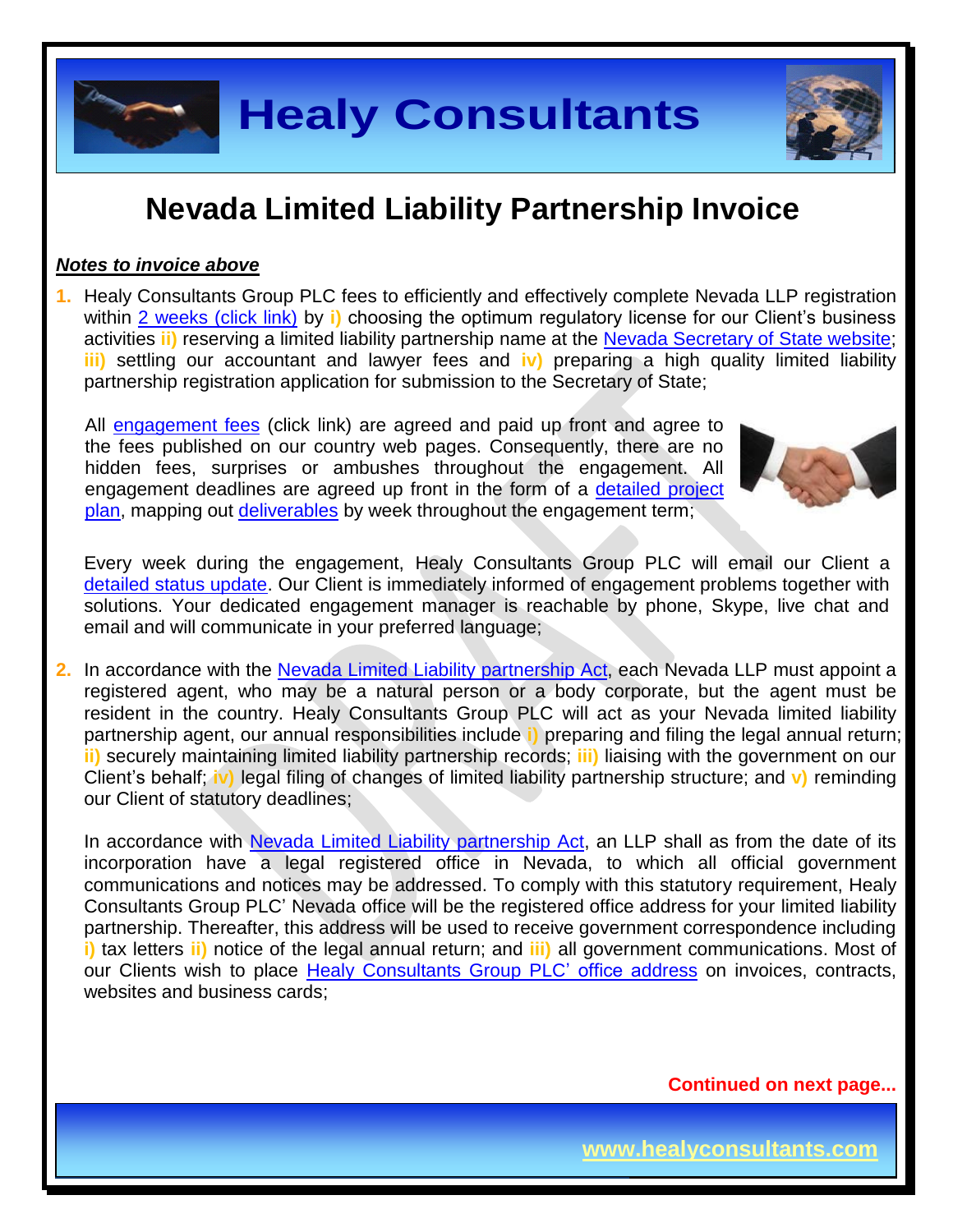

**Page 3 of 8**

## **Nevada Limited Liability Partnership Invoice**

- **3.** This fee is an estimate of government costs payable during your firm's engagement. All government fee payments will be supported by original receipts and invoices. Examples of government costs include **i)** reserving the Nevada [limited liability partnership](http://nvsos.gov/Modules/ShowDocument.aspx?documentid=901) name; **ii)** submitting the [articles of organization](http://nvsos.gov/Modules/ShowDocument.aspx?documentid=1004) and **iii)** applying for a Certificate of Good Standing. Following engagement completion, Healy Consultants Group PLC will refund our Client any excess of funds received over actual Government costs paid;
- **4.** Healy Consultants will be pleased to open an [US corporate bank account](http://www.healyconsultants.com/usa-company-registration/formation-support-services/#banking) without travel. It is a time consuming task, Healy Consultants Group PLC will shelter our Client from the administrative challenges. As you can appreciate, it is a difficult task to obtain bank account approval through a newly formed limited liability partnership, when partners and bank signatories reside overseas. Healy Consultants Group PLC will prepare a business plan for the bank to optimize the probability of corporate bank account approval. Depending on our Client business and nationality, there is a 20% probability the banks will request a bank signatory to travel for a one hour bank interview. Healy Consultants Group PLC will try its best to negotiate with the bank for a travel exemption. If our Client must travel to the States for corporate bank account opening, Healy Consultants Group PLC will refund our Client US\$950;

If our Client is not comfortable with only a US corporate bank account, Healy Consultants Group PLC will be pleased to open [an international corporate bank account](http://www.healyconsultants.com/international-banking/) (click link) outside the country. Examples include Germany, Liechtenstein, Austria, Bulgaria, South Africa, Australia, London, South America or Dubai. All banks will be top tier banks in these countries with excellent internet banking services. Example of our global banking partners include HSBC, Standard Chartered Bank, Citibank, Barclays, Standard bank, ANZ bank, VTB bank, UBS, Credit Suisse;

The banks enjoy ultimate power of approval of corporate bank account applications. Consequently, guaranteed success is outside of Healy Consultants Group PLC' control. What is inside our control is the preparation and submission of a high-quality bank application that maximizes the likelihood of approval. To date, we enjoy a 100% approval record because of our global banking [relationships](http://www.healyconsultants.com/international-banking/corporate-accounts/) and determination.

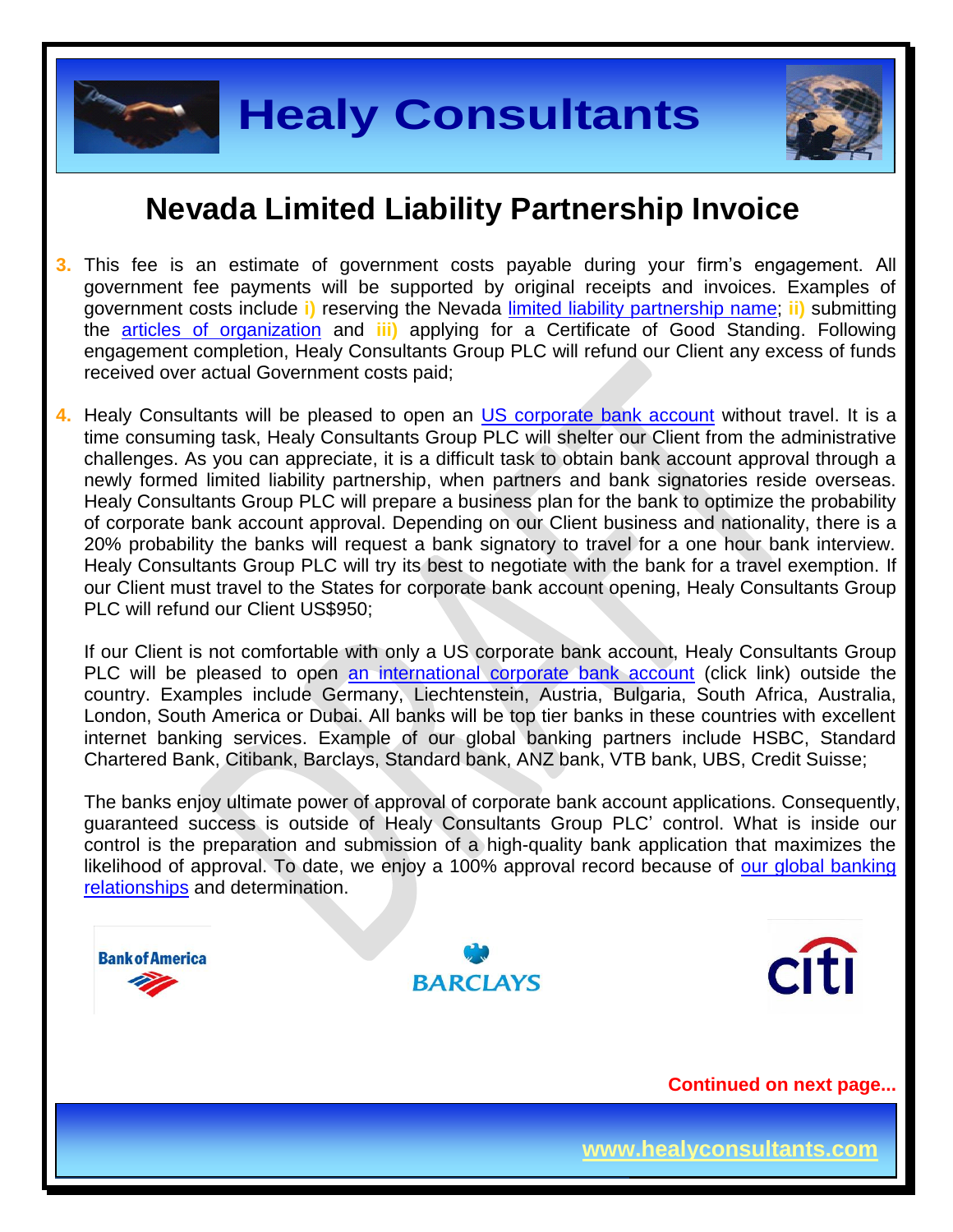

Global banks continue to tighten corporate bank account opening procedures, their internal compliance departments completing more thorough due diligence of Clients. Consequently, our Clients should expect the bank account approval period to take up to 4 weeks. Furthermore, global banks now require evidence of proof of business in the country where the corporate bank account will be, including sales contracts or lease agreement;

- **5.** In accordance with [Internal Revenue Service \(IRS\)](http://www.irs.gov/) guidelines, each entity must register for tax by applying for an [Employee Identification Number \(EIN\).](http://www.irs.gov/pub/irs-pdf/p1635.pdf) Furthermore, all companies which wish to sell tangible property in Nevada must [register for sales tax;](http://tax.nv.gov/FAQs/Sales_Tax_Information___FAQ_s/)
- **6.** For an active trading limited liability partnership, these accounting [and tax](http://www.healyconsultants.com/usa-company-registration/accounting-legal/) fees are an estimate of Healy Consultants Group PLC fees to efficiently and effectively discharge your annual limited liability partnership accounting and tax obligations. Following receipt of a set of draft accounting numbers from your limited liability partnership, Healy Consultants Group PLC will more accurately advise accounting and tax fees. For a dormant limited liability partnership, Healy Consultants Group PLC fees are only US\$950;



**Page 4 of 8**

- **Example 11 Consultants**<br> **A Limited Liability Partnership Invoice**<br>
time to tighten conporte bank account opening procedures, their internation-<br>
ments competen gap more through a de digene of Cherns. Consequently, or<br>
or **7.** All fees quoted in this invoice correspond to fees quoted [on Healy Consultants Group PLC'](http://www.healyconsultants.com/company-registration-fees/)  [website.](http://www.healyconsultants.com/company-registration-fees/) Please review this invoice carefully to identify errors. During the rush of the business day, it is possible that Healy Consultants Group PLC inadvertently made fee calculation errors, typing errors or omitted services or omitted historic fee payments from Clients. In the unfortunate event you identify invoice errors, please revert to me directly re the same. I apologize in advance if I or my staff made invoice errors;
- **8.** Assuming our Clients re-engage Healy Consultants Group PLC in year 2, this fee is an estimate of the fees payable next year, 12 months after the date of limited liability partnership registration;
- **9.** The fees quoted in this invoice are a prediction of the fees required to efficiently and effectively complete this engagement in a timely manner. If during the engagement Healy Consultants Group PLC realizes that the project is more complex than anticipated, requiring a large additional investment of time, my Firm will revert to request additional fees. If Healy Consultants Group PLC completes the engagement faster than expected and more easily than expected, Healy Consultants Group PLC is happy to refund some fees to our Client;

**Continued on next page...**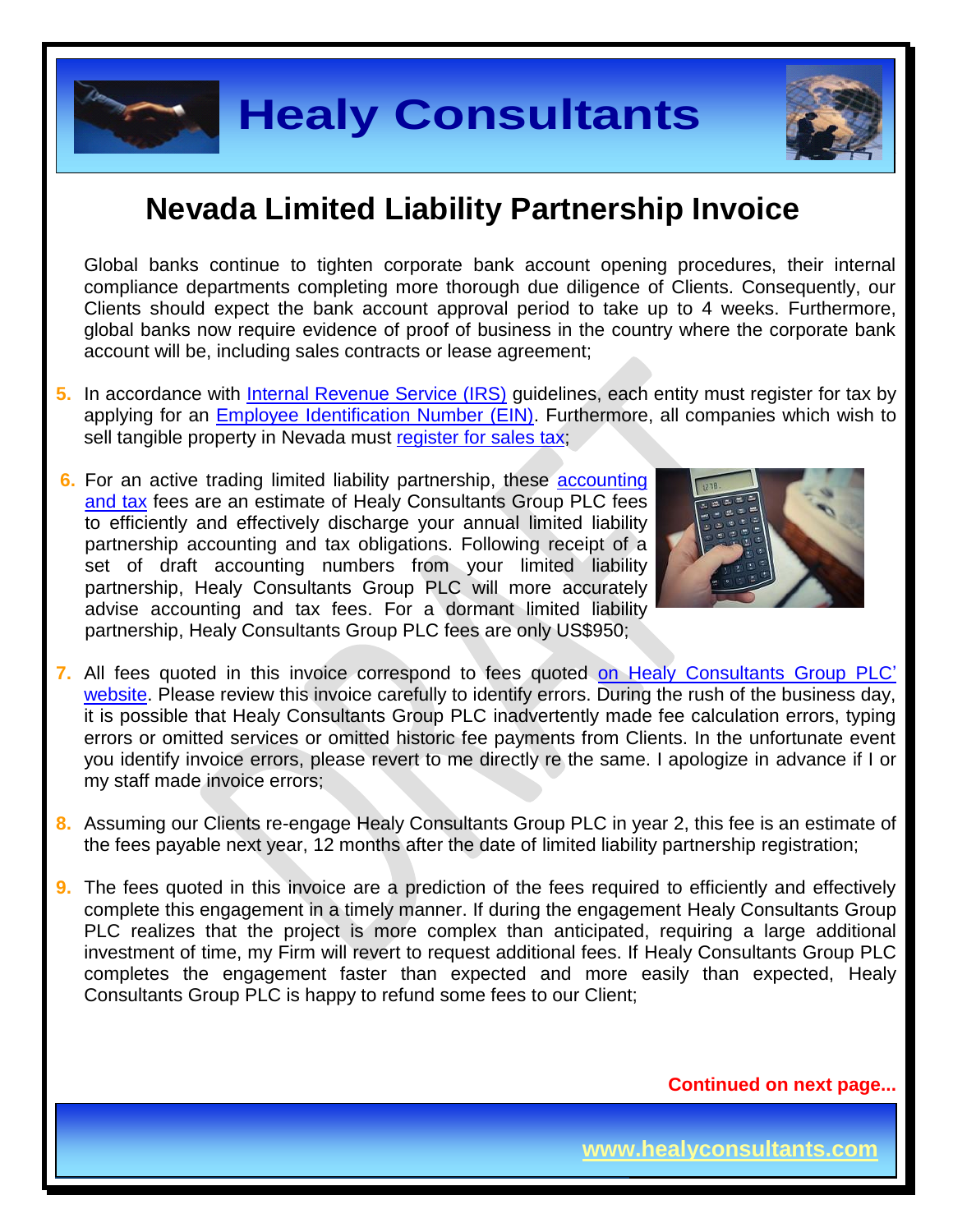

- **10.**Engage Healy Consultants Group PLC to [project manage](http://www.healyconsultants.com/project-manage-engagements/) business set up in every country on the planet. We are the best in the [world](http://www.healyconsultants.com/best-in-the-world/) at what we do, timely completing [the A to Z](http://www.healyconsultants.com/a-to-z-of-business-set-up/) of every country engagement;
- 11. If our Client requires nominee partner and manager services [\(click link\),](http://www.healyconsultants.com/corporate-outsourcing-services/nominee-shareholders-directors/) Healy Consultants Group PLC will be pleased to assist. Our fee for professional, passive nominee corporate partner amounts to US\$2,100 per annum. Our fee to be both nominee director and partner amounts to US\$6,600 per annum. Being the sole partner and sole member of a Client's limited liability partnership exposes Healy Consultants Group PLC to reputation, litigation and financial risk;
- **12.**If our Client and Healy Consultants Group PLC properly plan this engagement, our Clients' will *not* have to travel during this engagement. Healy Consultants Group PLC will efficiently and effectively complete limited liability partnership registration and corporate bank account opening in a timely manner without our Client presence. Instead, our Client will need to **i)** sign and get documents legalized in the embassy in their country of origin and **ii)** courier the originals to Healy Consultants Group PLC office;



**Page 5 of 8**

**13.**Depending on our Client's business and nationality, the US Government may require a special regulatory license to carry on your business in the country. Healy Consultants Group PLC will assist our Client secure license approval; there may be additional engagement fees. However, the Government enjoys ultimate power of approval of limited liability partnership registrations and business licenses;

**Example 18 Consultants**<br> **A Limited Liability Partnership Invoice**<br>
Bushans Group PLC to <u>project manage</u> business set up in every countly on the<br>
bush in the <u>world</u> at what we do, timely completing the A to Z of every c **14.**If required, Healy Consultants Group PLC will be pleased to assist your firm to secure [employee](http://www.healyconsultants.com/usa-company-registration/formation-support-services/)  [visa](http://www.healyconsultants.com/usa-company-registration/formation-support-services/) approvals. Our fee is US\$2,950 for the first employee, US\$1,950 for the second employee, US\$950 per employee thereafter. Our employee visa fees include preparation of a quality visa application and submitting to the correct Government immigration officers. The Government enjoys ultimate power of approval of visa applications. Consequently, guaranteed success is outside of Healy Consultants Group PLC' control. What is inside our control is the preparation and submission of a high-quality immigration visa application that maximizes the likelihood of visa approval;

**Continued on next page...**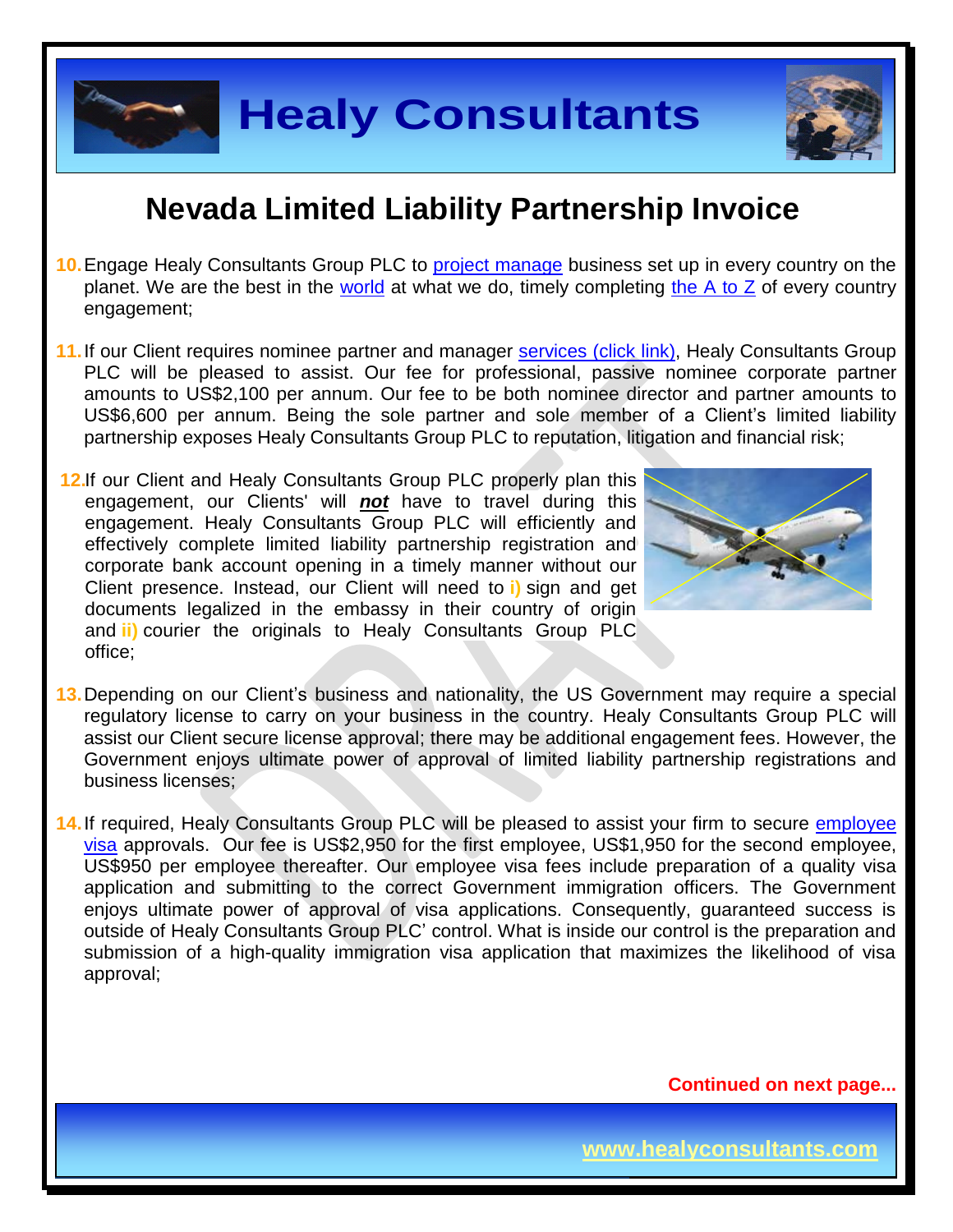![](_page_5_Picture_0.jpeg)

- **15.**In accordance with Nevada Limited Liability [partnership Act,](http://www.leg.state.nv.us/NRS/NRS-086.html) there is no minimum capital amount mandated for Nevada limited liability partnership registration;
- **16.**It is important our Clients are aware of their personal and corporate tax obligations in their country of residence and domicile. Let us know if you need Healy Consultants Group PLC help to clarify your local and international annual tax reporting obligations;
- **17.**Some of our Clients request Healy Consultants Group PLC to provide temporary shared [office](http://www.healyconsultants.com/virtual-office/)  [space](http://www.healyconsultants.com/virtual-office/) for 6 months until their preferred business premises is found. If your Firm requires this service, our one-time fee is US\$950. Monthly rental thereafter is paid directly to the landlord, independently of Healy Consultants Group PLC;

**18.**During the engagement, shareholders and directors' documents may need to be translated into the local language; before the Government and Bank approves limited liability partnership registration and corporate bank account opening respectively. Consequently, our Client should budget for possible additional translation and embassy attestation fees. Either our Client or Healy Consultants Group PLC can complete this administrative task;

As always, Healy Consultants Group PLC will negotiate with all third parties to eliminate or reduce additional engagement costs. For transparency purposes, all third-party fee payments will be supported by original receipts and invoices. Examples of possible third-party payments include **i)** embassy fees **ii)** notary public costs **iii)** official translator fees;

- **Examples to the model in the model in the state of the model in the same of the model in the same of the model in the model in the search that in the search that in the search that in the search that in the search that co 19.**Some of our Clients' require an [immediate country](http://www.healyconsultants.com/turnkey-solutions/) solution. With this strategy, within a day Healy Consultants Group PLC can supply our Client **i)** an existing dormant Nevada limited liability partnership number and **ii)** an already approved Nevada corporate bank account number and **iii)** a business address. Turnkey solutions are attractive to those entrepreneurs who wish to immediately close a country deal, sign a contract or invoice a customer;
- **20.**As stipulated on our [business website](http://www.healyconsultants.com/) and in section 3 of our engagement letter, Healy Consultants Group PLC will only commence the engagement following **i)** settlement of our fees and **ii)** completion and signing of our legal engagement letter;

**Continued on next page...**

**Page 6 of 8**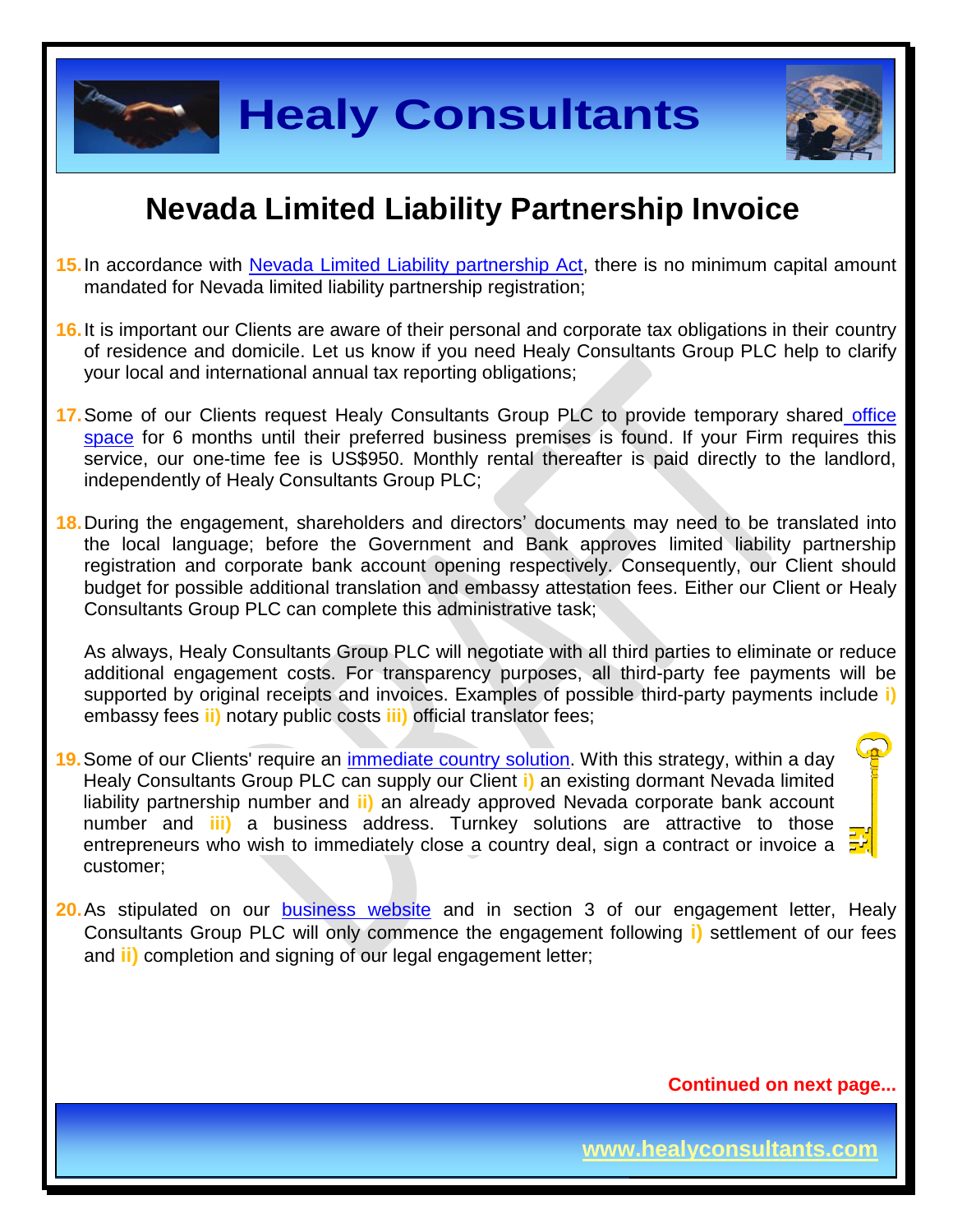![](_page_6_Picture_0.jpeg)

- **21.**Healy Consultants Group PLC will only register your limited liability partnership after 75% of [due](http://www.healyconsultants.com/due-diligence/)  [diligence documentation](http://www.healyconsultants.com/due-diligence/) is received by email. Healy Consultants Group PLC will only open a corporate bank account after 100% of the Client's original due diligence documentation is received by courier;
- **22.**During the annual renewal engagement with our Client, our in-house [Legal and Compliance](http://www.healyconsultants.com/about-us/key-personnel/cai-xin-profile/)  [Department \(click link\)](http://www.healyconsultants.com/about-us/key-personnel/cai-xin-profile/) reviews the quality and completeness of our Client file. Consequently, Healy Consultants Group PLC may revert to our Client to ask for more up to date [due diligence](http://www.healyconsultants.com/due-diligence/)  [documentation;](http://www.healyconsultants.com/due-diligence/)
- 23. Some of our Clients' engage Healy Consultants Group PLC to [recruit \(click link\)](http://www.healyconsultants.com/corporate-outsourcing-services/how-we-help-our-clients-recruit-quality-employees/) local employees. We have a lot of experience in this area and we are quite skilled at securing quality candidates for our Clients;
- **24.**To assist our Clients minimize Forex costs, we offer the payment in SG\$, Euro, Pound or US\$. Kindly let me know in which currency your Firm prefers settling our fees and I will send an updated invoice, thank you;
- **Example 18 Consultants**<br> **A Limited Liability Partnership Invoice**<br>
Soup PLC will only register your limited liability partnership alter 75% of distance<br>
Internet 100% of the Client's orginal due diligence documentation i **25.**To efficiently and effectively complete your engagement in a timely manner, we recommend your Firm transfers these funds to Healy Consultants Group PLC corporate bank account. Thereafter, our Incorporation and Banking Team will aggressively advance your engagement, providing your Firm daily feedback as to engagement status. I would be grateful if you email us the bank transfer advice slip to enable my Accounting Department to accurately and timely identify bank receipts.

![](_page_6_Picture_8.jpeg)

**Page 7 of 8**